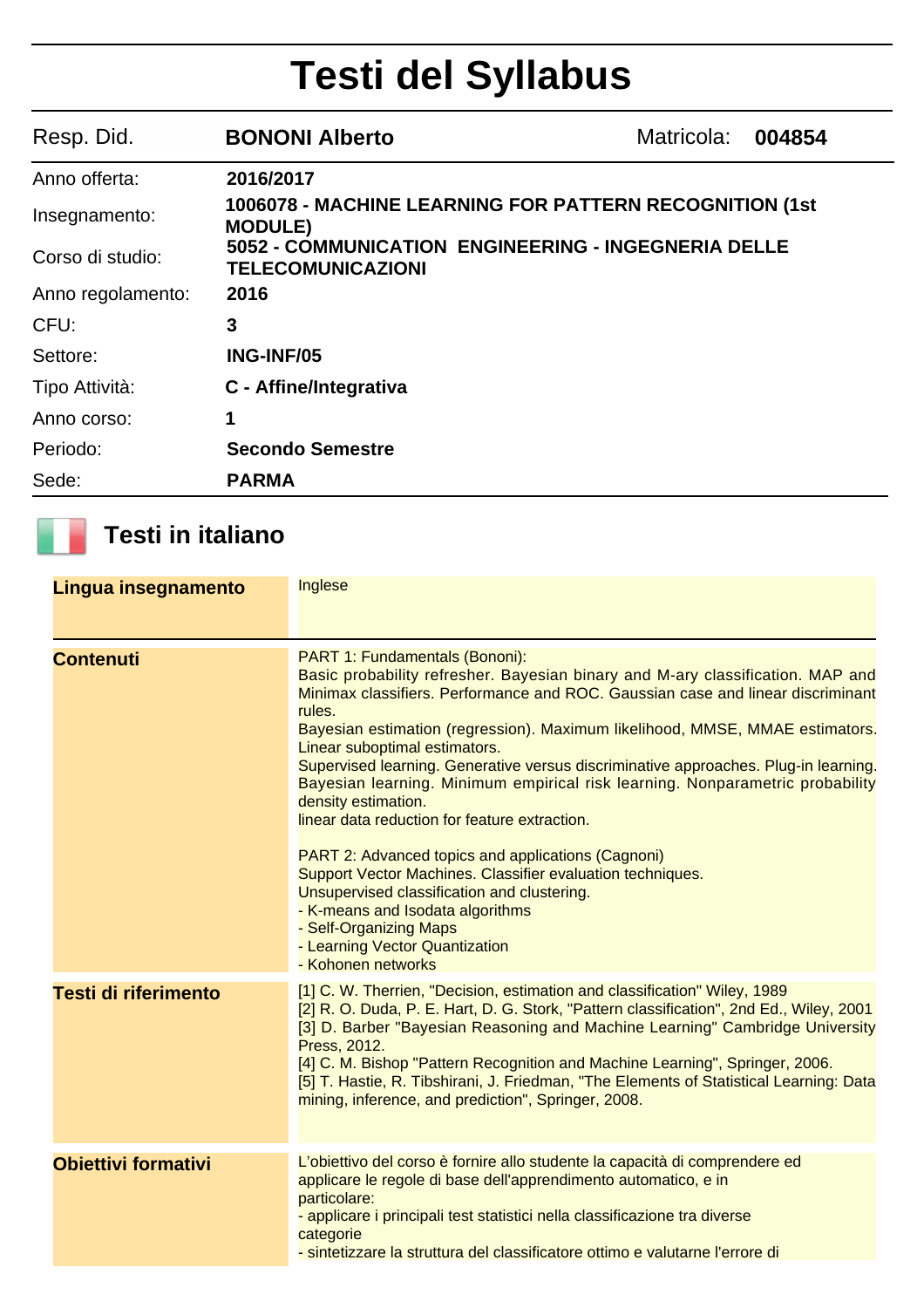|                                                   | classificazione<br>- applicare i principali metodi di estrazione delle features dai dati<br>- applicare i principali stimatori in uso nel campo dell'apprendimento<br>automatico<br>- applicare i principali algoritmi di clustering nell'apprendimento non<br>supervisionato<br>Le capacità di applicare le conoscenze sopra elencate risultano essere in<br>particolare:<br>- progettare ed analizzare le prestazioni di un classificatore<br>nell'apprendimento automatico<br>- selezionare le feature più appropriate per discriminare le categorie di<br>ingresso<br>- selezionare gli algoritmi di clustering più appropriati nella progettazione<br>di un classificatore non supervisionato.                                                                                                                                                                                                                                                                                                                                                                                                                                                                                        |
|---------------------------------------------------|--------------------------------------------------------------------------------------------------------------------------------------------------------------------------------------------------------------------------------------------------------------------------------------------------------------------------------------------------------------------------------------------------------------------------------------------------------------------------------------------------------------------------------------------------------------------------------------------------------------------------------------------------------------------------------------------------------------------------------------------------------------------------------------------------------------------------------------------------------------------------------------------------------------------------------------------------------------------------------------------------------------------------------------------------------------------------------------------------------------------------------------------------------------------------------------------|
| <b>Prerequisiti</b>                               | Corsi di base in algebra lineare e teoria della probabilità, quali ad<br>esempio quelli offerti nel corso di laurea triennale corrispondente, sono<br>necessari prerequisiti per questo corso.                                                                                                                                                                                                                                                                                                                                                                                                                                                                                                                                                                                                                                                                                                                                                                                                                                                                                                                                                                                             |
| <b>Metodi didattici</b>                           | Didattica frontale 42 ore.<br>Esercitazioni 6 ore.<br>Esercizi assegnati per casa.                                                                                                                                                                                                                                                                                                                                                                                                                                                                                                                                                                                                                                                                                                                                                                                                                                                                                                                                                                                                                                                                                                         |
| <b>Altre informazioni</b>                         | Ricevimento<br>Bononi: Lunedi' 11:30-13:30 (Sede Scientifica Ingegneria, Pal. 2, I piano,<br>Stanza 2/19T).<br>Cagnoni: su appuntamento (Sede Scientifica Ingegneria, Pal.1, I piano,<br>email cagnoni[AT]ce.unipr.it).                                                                                                                                                                                                                                                                                                                                                                                                                                                                                                                                                                                                                                                                                                                                                                                                                                                                                                                                                                    |
| <b>Modalità di verifica</b><br>dell'apprendimento | Part 1, Bononi: Esame orale, su appuntamento. Al momento dell'iscrizione,<br>contattare il docente all'indirizzo alberto.bononi[AT]unipr.it<br>specificando la data desiderata. L'esame richied la soluzione di alcuni<br>esercizi e la discussione dei dettagli teorici ad essi collegati, pe runa<br>durata di circa un'ora.<br>E' consentito l'uso di un formulario su un foglio A4 per consultazione<br>durante l'esame.<br>Part 2, Cagnoni: Assegnazione di un progetto pratico, i cui risultati<br>dovranno essere presentati in forma di relazione scritta e di<br>presentazione orale.                                                                                                                                                                                                                                                                                                                                                                                                                                                                                                                                                                                             |
| Programma esteso                                  | Syllabus of PART 1: Fundamentals (Bononi)<br>Lec. 1. Introduction<br>- Problem statement and definitions<br>- Examples of machine learning problems<br>- Glossary of equivalent terms in Radar detecton theory, hypothesis testing and<br>machine learning<br>Lec. 2. Probability refresher<br>- Axioms, conditional probability, total probability law, Bayes law, double<br>conditioning, chain rule, independence and conditional independence of events.<br>- Discrete random variables (RV): expectation, conditional expectation. Pairs of<br>RVs. Sum rule. Iterated expectation. Vectors of RVs. An extended example.<br>Lec. 3. Probability refresher<br>- Random vectors:<br>expectation, covariance and its properties, spectral decomposition of covariance<br>matrix, whitening.<br>- Continuous RV.<br>Parallels with discrete RVs. Functions of RVs. Mixed RVs. Continuous random<br>vectors.<br>- Appendix: differentiation rules for vectors and matrices.<br>Lec. 4.<br>- Gaussian RVs and their linear transformations. Mahalanobis distance.<br><b>Classification:</b><br>- Bayesian prediction: introduction, loss function, conditional risk, argmin/argmax<br>rules |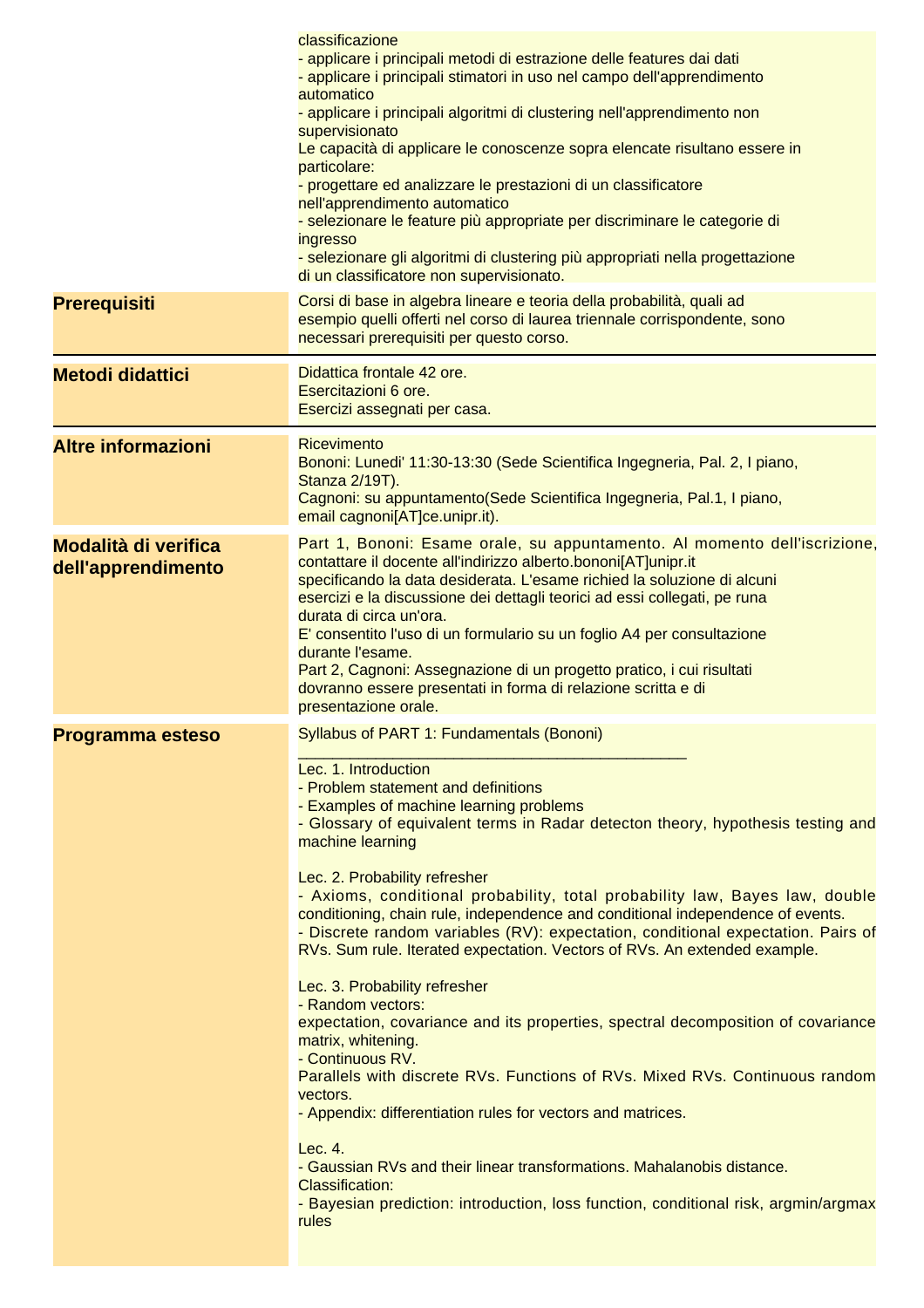#### - Bayes classification: introduction

Lec. 5. Classification

- 0/1 loss -> maximum a posteriori (MAP) classifier. Binary MAP. Decision regions.
- Classifier performance.
- Likelihood ratio tests and receiver operating curve (ROC)
- Minimax rule

#### Lec. 6. Classification

- Binary Gaussian classification
- Homoscedastic case: linear discriminant analysis
- Heteroscedastic case: Bhattacharrya bound
- Bayes classification with discrete features
- Classification with missing data (composite hypothesis testing)

#### Lec. 7. Estimation

- Bayesian estimation: introduction
- Quadratic loss: minimum mean square error (MMSE) estimator = regression curve
- L1 loss: minimum mean absolute error (MMAE) estimator
- 0/1 loss: MAP estimator, and maximum likelihood (ML) in uniform prior.
- Regression for vector Gaussian case
- ML estimation for Gaussian observations

# Lec. 8. Estimation

- ML for multinomial
- Conjugate priors in MAP estimation
- Estimation accuracy and ML properties, Cramer Rao bounds.
	- Suboptimal (non Bayesian) estimation:
	- LMMSE estimation (linear regression)
	- LMMSE derivation with LDU decomposition

Lec. 9. Estimation

- LMMSE examples
- Generalized linear regression
- Example: polynomial regression
- Sample LMMSE
- Generalized sample LMMSE.

#### Lec. 10. Learning

- Supervised learning: introduction
- Generative vs discriminatie approaches
- Example: logistic model
- Plug-in learning
	- ML fitting of logistic model: logistic regression
	- Example: handwritten digit recognition.
- Bayesian Learning

Lec. 11.

## Learning:

- Empirical risk minimization
- Nonparametric density estimation:
- Parzen window estimator
- kNN estimator
- Lec. 12. linear data reduction
- Principal component analysis (PCA)
- Fisher linear classifier



**Lingua insegnamento** English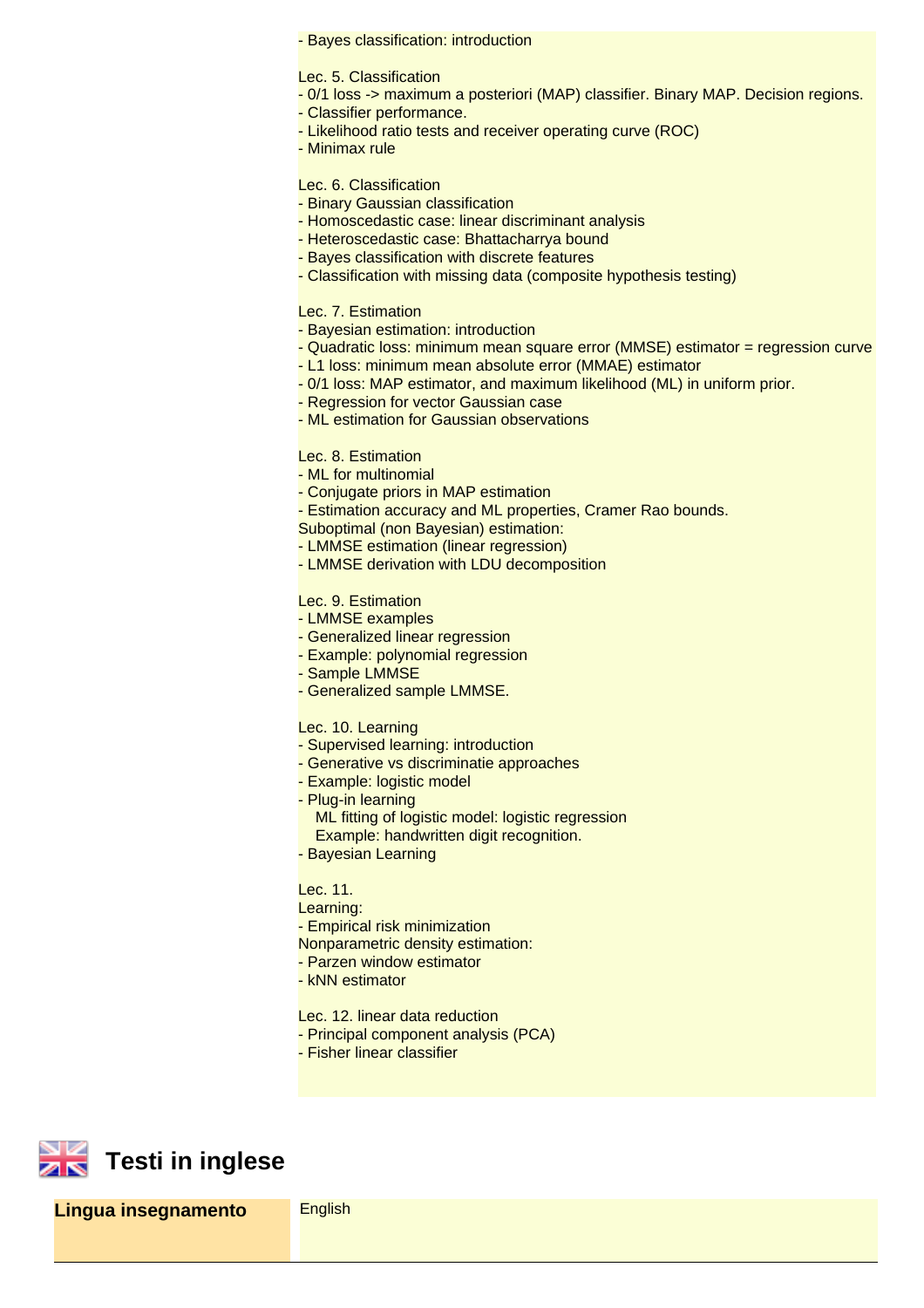| <b>Contenuti</b>                                  | PART 1: Fundamentals (Bononi):<br>Basic probability refresher. Bayesian binary and M-ary classification. MAP and<br>Minimax classifiers. Performance and ROC. Gaussian case and linear discriminant<br>rules.<br>Bayesian estimation (regression). Maximum likelihood, MMSE, MMAE estimators.<br>Linear suboptimal estimators.<br>Supervised learning. Generative versus discriminative approaches. Plug-in learning.<br>Bayesian learning. Minimum empirical risk learning. Nonparametric probability<br>density estimation.<br>linear data reduction for feature extraction.<br><b>PART 2: Advanced topics and applications (Cagnoni)</b><br>Support Vector Machines. Classifier evaluation techniques.<br>Unsupervised classification and clustering.<br>- K-means and Isodata algorithms<br>- Self-Organizing Maps<br>- Learning Vector Quantization<br>- Kohonen networks                                                                                                           |
|---------------------------------------------------|------------------------------------------------------------------------------------------------------------------------------------------------------------------------------------------------------------------------------------------------------------------------------------------------------------------------------------------------------------------------------------------------------------------------------------------------------------------------------------------------------------------------------------------------------------------------------------------------------------------------------------------------------------------------------------------------------------------------------------------------------------------------------------------------------------------------------------------------------------------------------------------------------------------------------------------------------------------------------------------|
| <b>Testi di riferimento</b>                       | [1] C. W. Therrien, "Decision, estimation and classification" Wiley, 1989<br>[2] R. O. Duda, P. E. Hart, D. G. Stork, "Pattern classification", 2nd Ed., Wiley, 2001<br>[3] D. Barber "Bayesian Reasoning and Machine Learning" Cambridge University<br>Press, 2012.<br>[4] C. M. Bishop "Pattern Recognition and Machine Learning", Springer, 2006.<br>[5] T. Hastie, R. Tibshirani, J. Friedman, "The Elements of Statistical Learning: Data<br>mining, inference, and prediction", Springer, 2008.                                                                                                                                                                                                                                                                                                                                                                                                                                                                                    |
| <b>Obiettivi formativi</b>                        | <b>Course Objectives</b><br>The objective of the course is to provide the student with the ability to<br>understand and apply the basic rules of machine learning and, in<br>particular:<br>- to apply the most common statistical tests in classification among<br>different categories<br>- to synthesize the structure of the optimal classifier and analyze its error<br>performance<br>- to apply the most common feature extraction methods from input data<br>- to apply the most common statistical estimators in machine learning<br>- to apply the most common clustering algorithms in unsupervised<br>learning<br>The abilities in applying the above-mentioned knowledge are in particular<br>in the:<br>- design and performance analysis of classifiers in machine learning<br>- selection of the most appropriate features to discriminate input<br>categories<br>- selection of the most appropriate clustering algorithms in the design of<br>unsupervised classifiers |
| <b>Prerequisiti</b>                               | Entry-level courses in linear algebra and probability theory, such as those<br>normally offered in the corresponding 3-year Laurea course, are necessary<br>pre-requisites for this course.                                                                                                                                                                                                                                                                                                                                                                                                                                                                                                                                                                                                                                                                                                                                                                                              |
| <b>Metodi didattici</b>                           | Classroom teaching, 42 hours.<br>In-class problem solving, 6 hours.<br>Homework regularly assigned.                                                                                                                                                                                                                                                                                                                                                                                                                                                                                                                                                                                                                                                                                                                                                                                                                                                                                      |
| <b>Altre informazioni</b>                         | <b>Office Hours</b><br>Bononi: Monday 11:30-13:30 (Scientific Complex, Building 2, floor 2,<br>Room 2/19T).<br>Cagnoni: by appointment (Scientific Complex, Building 1, floor 2, email<br>cagnoni[AT]ce.unipr.it).                                                                                                                                                                                                                                                                                                                                                                                                                                                                                                                                                                                                                                                                                                                                                                       |
| <b>Modalità di verifica</b><br>dell'apprendimento | Part 1, Bononi: Oral only, to be scheduled on an individual basis. When<br>ready, please contact the instructor by email at alberto.bononi[AT]unipr.<br>it and by specifying the requested date. The exam consists of solving<br>some exercises and explaining theoretical details connected with them,<br>for a total time of about 1 hour. You can bring your summary of important                                                                                                                                                                                                                                                                                                                                                                                                                                                                                                                                                                                                     |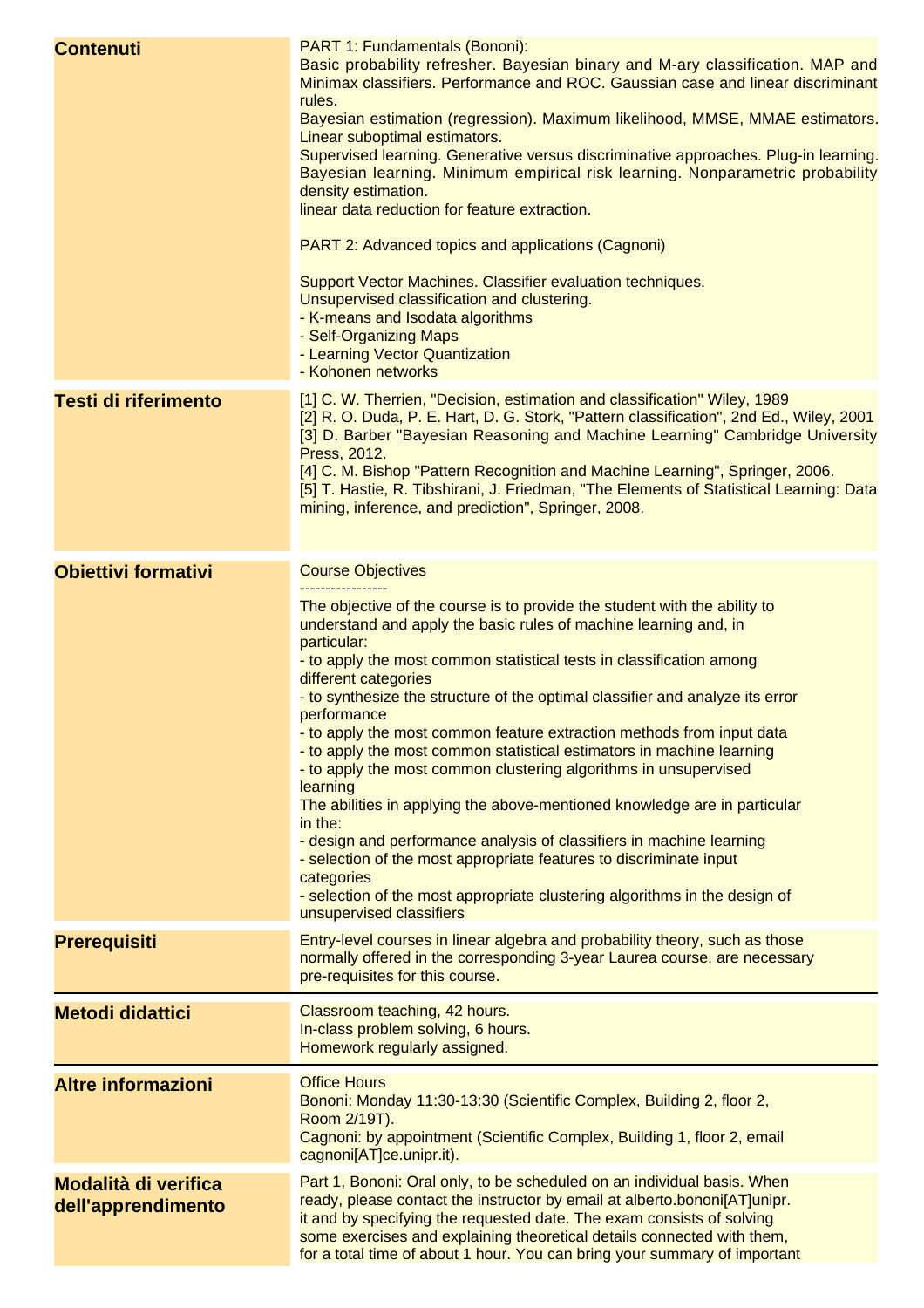|                  | formulas in an A4 sheet to consult if you so wish.<br>Part 2, Cagnoni: A practical project will be assigned, whose results will be<br>presented and discussed by the student both as a written report and as<br>an oral presentation.                                                                                                                                     |
|------------------|---------------------------------------------------------------------------------------------------------------------------------------------------------------------------------------------------------------------------------------------------------------------------------------------------------------------------------------------------------------------------|
| Programma esteso | Syllabus of PART 1: Fundamentals (Bononi)                                                                                                                                                                                                                                                                                                                                 |
|                  | Lec. 1. Introduction<br>- Problem statement and definitions<br>- Examples of machine learning problems<br>- Glossary of equivalent terms in Radar detecton theory, hypothesis testing and<br>machine learning                                                                                                                                                             |
|                  | Lec. 2. Probability refresher<br>- Axioms, conditional probability, total probability law, Bayes law, double<br>conditioning, chain rule, independence and conditional independence of events.<br>- Discrete random variables (RV): expectation, conditional expectation. Pairs of<br>RVs. Sum rule. Iterated expectation. Vectors of RVs. An extended example.           |
|                  | Lec. 3. Probability refresher<br>- Random vectors:<br>expectation, covariance and its properties, spectral decomposition of covariance<br>matrix, whitening.<br>- Continuous RV.                                                                                                                                                                                          |
|                  | Parallels with discrete RVs. Functions of RVs. Mixed RVs. Continuous random<br>vectors.<br>- Appendix: differentiation rules for vectors and matrices.                                                                                                                                                                                                                    |
|                  | Lec. 4.<br>- Gaussian RVs and their linear transformations. Mahalanobis distance.<br><b>Classification:</b><br>- Bayesian prediction: introduction, loss function, conditional risk, argmin/argmax<br>rules                                                                                                                                                               |
|                  | - Bayes classification: introduction                                                                                                                                                                                                                                                                                                                                      |
|                  | Lec. 5. Classification<br>- 0/1 loss -> maximum a posteriori (MAP) classifier. Binary MAP. Decision regions.<br>- Classifier performance.<br>- Likelihood ratio tests and receiver operating curve (ROC)<br>- Minimax rule                                                                                                                                                |
|                  | Lec. 6. Classification<br>- Binary Gaussian classification<br>- Homoscedastic case: linear discriminant analysis<br>- Heteroscedastic case: Bhattacharrya bound<br>- Bayes classification with discrete features<br>- Classification with missing data (composite hypothesis testing)                                                                                     |
|                  | Lec. 7. Estimation<br>- Bayesian estimation: introduction<br>- Quadratic loss: minimum mean square error (MMSE) estimator = regression curve<br>- L1 loss: minimum mean absolute error (MMAE) estimator<br>- 0/1 loss: MAP estimator, and maximum likelihood (ML) in uniform prior.<br>- Regression for vector Gaussian case<br>- ML estimation for Gaussian observations |
|                  | Lec. 8. Estimation<br>- ML for multinomial<br>- Conjugate priors in MAP estimation<br>- Estimation accuracy and ML properties, Cramer Rao bounds.<br>Suboptimal (non Bayesian) estimation:<br>- LMMSE estimation (linear regression)<br>- LMMSE derivation with LDU decomposition                                                                                         |

Lec. 9. Estimation